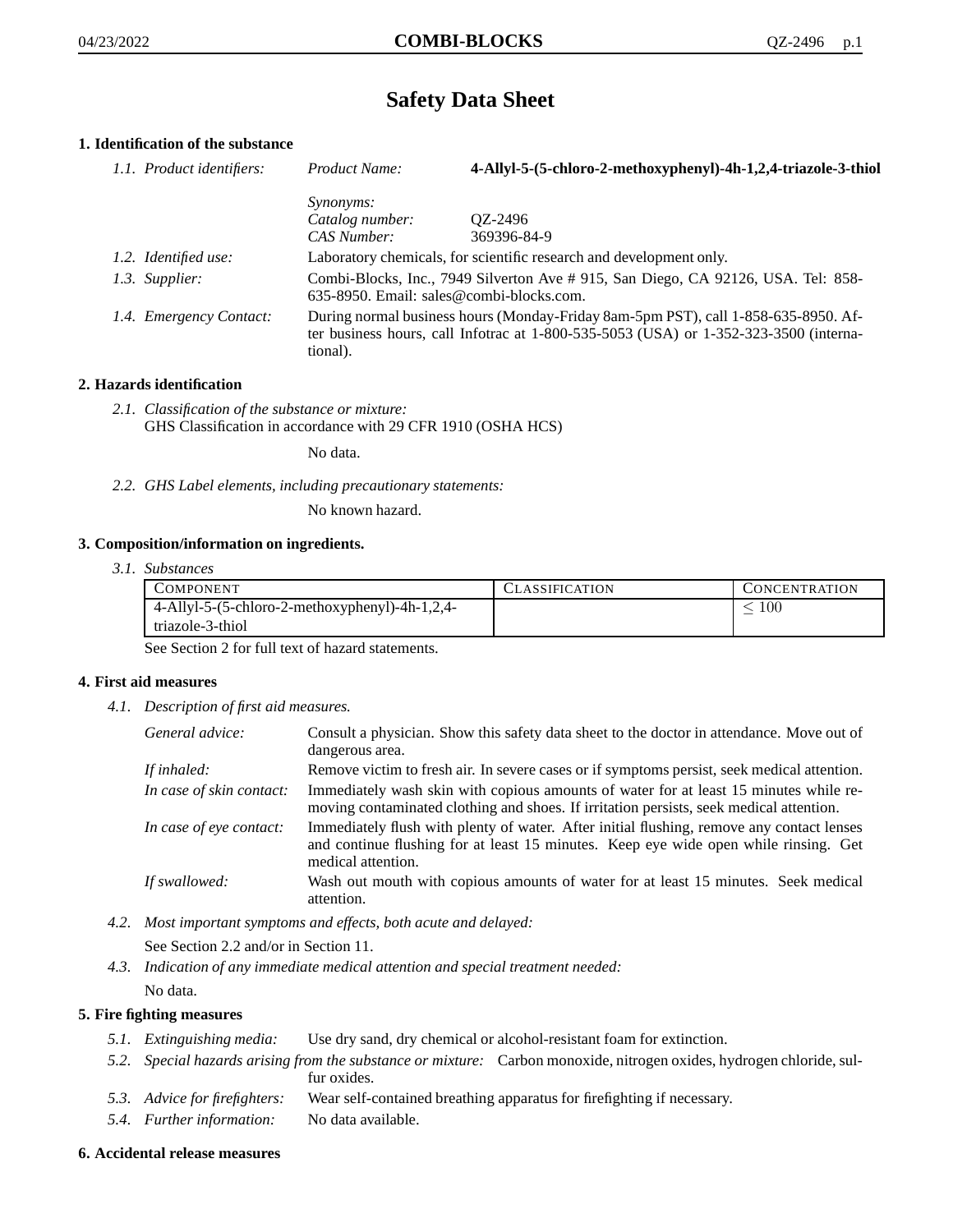- *6.1. Personal precautions, protective equipment and emergency procedures:* Ensure adequate ventilation. Use personal protective equipment.
- *6.2. Environmental precautions:* Should not be released into the environment. See Section 12 for additional ecological information.
- *6.3. Methods and materials for containment and cleaning up:* Sweep up or vacuum up spillage and collect in suitable container for disposal.
- *6.4. Reference to other sections:* Refer to protective measures listed in Sections 8 and 13.

# **7. Handling and storage**

- *7.1. Precautions for safe handling:* Avoid contact with skin and eyes. Avoid inhalation of vapour or mist. Keep away from sources of ignition - No smoking. Take measures to prevent the build up of electrostatic charge. For precautions see section 2.2.
- *7.2. Conditions for safe storage, including any incompatibilities:* Store refrigerated. Keep container tightly closed in a dry and well-ventilated place. Containers which are opened must be carefully resealed and kept upright to prevent leakage.
- *7.3. Specific end use(s):* Laboratory chemicals, for scientific research and development only.

# **8. Exposure Controls / Personal protection**

- *8.1. Control parameters:*
	- *Components with workplace control parameters:* Contains no substances with occupational exposure limit values.
- *8.2. Exposure controls:*

*Appropriate engineering controls:* Ensure that eyewash stations and safety showers are close to the workstation location. Ensure adequate ventilation, especially in confined areas.

*Personal protective equipment:*

| Eye/face protection:               | Wear appropriate protective eyeglasses or chemical safety goggles as described by OSHA's<br>eye and face protection regulations in 29 CFR 1910.133 or European Standard EN166.                                                                                                                                         |  |
|------------------------------------|------------------------------------------------------------------------------------------------------------------------------------------------------------------------------------------------------------------------------------------------------------------------------------------------------------------------|--|
| Skin protection:                   | Handle with gloves. Gloves must be inspected prior to use. Use proper glove removal<br>technique (without touching glove's outer surface) to avoid skin contact with this product.<br>Dispose of contaminated gloves after use in accordance with applicable laws and good<br>laboratory practices. Wash and dry hands |  |
| <b>Body Protection:</b>            | Complete suit protecting against chemicals, Flame retardant antistatic protective clothing.,<br>The type of protective equipment must be selected according to the concentration and<br>amount of the dangerous substance at the specific workplace.                                                                   |  |
| Respiratory protection:            |                                                                                                                                                                                                                                                                                                                        |  |
| Control of environmental exposure: | Prevent further leakage or spillage if safe to do so. Do not let product enter<br>drains.                                                                                                                                                                                                                              |  |

# **9. Physical and chemical properties**

*9.1. Information on basic physical and chemical properties*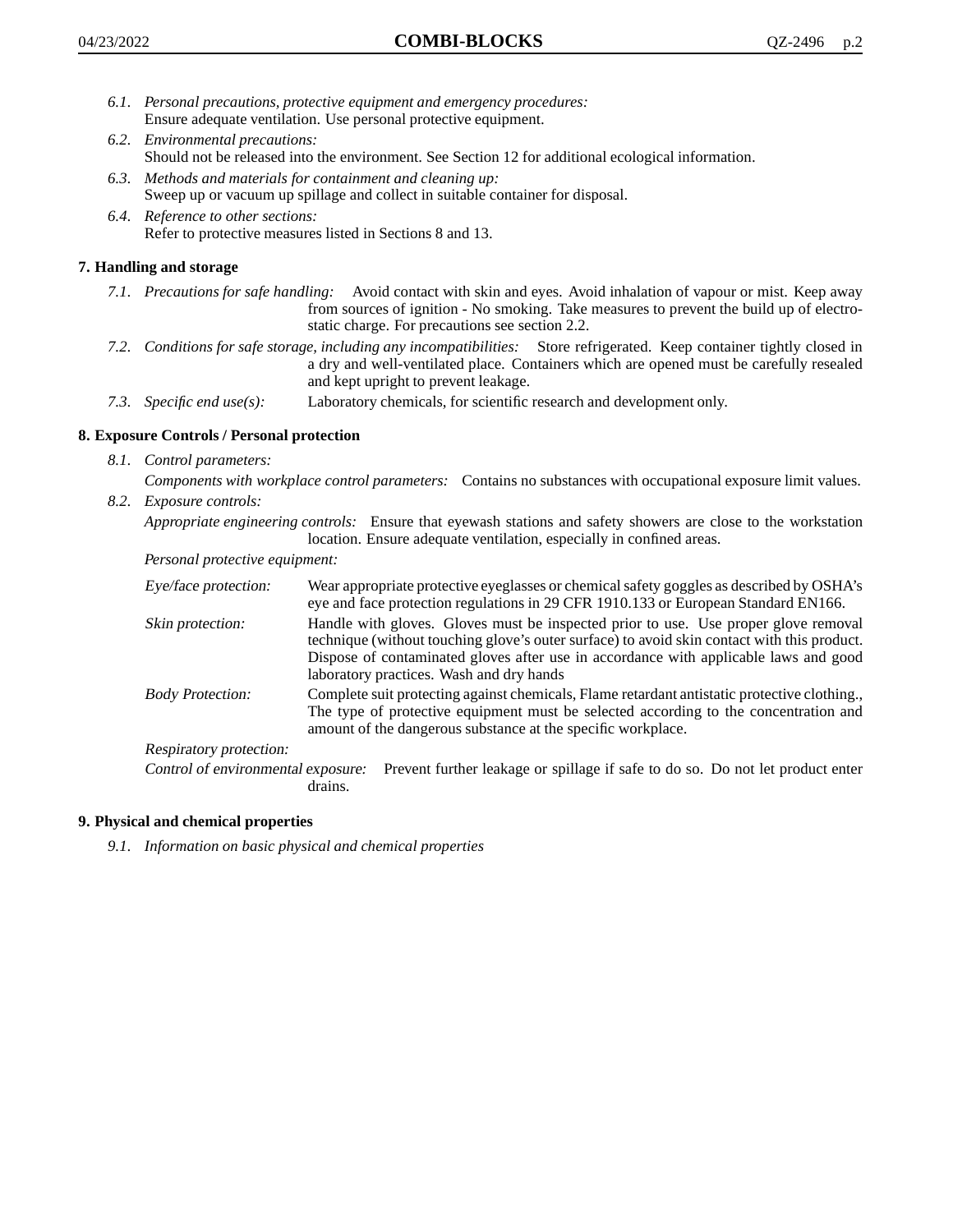| (a)                | Appearance:                                   | No data  |
|--------------------|-----------------------------------------------|----------|
| (b)                | Odour:                                        | No data  |
| (c)                | Odour Threshold:                              | No data  |
| (d)                | pH:                                           | No data  |
| (e)                | Melting point/freezing point:                 | No date. |
| (f)                | Initial boiling point and boiling range:      | No data  |
| (g)                | Flash point:                                  | No data  |
| (h)                | Evaporatoin rate:                             | No data  |
| (i)                | Flammability (solid, gas):                    | No data  |
| (j)                | Upper/lower flammability or explosive limits: | No data  |
| $\left( k\right)$  | Vapour pressure:                              | No data  |
| (1)                | Vapour density:                               | No data  |
| (m)                | Relative density:                             | No data  |
| (n)                | Water solubility:                             | No data  |
| $\left( 0 \right)$ | Partition coefficient: n-octanol/water:       | No data  |
| (p)                | Auto-ignition:                                | No data  |
| (q)                | Decomposition temperature:                    | No data  |
| (r)                | Viscosity:                                    | No data  |
| (s)                | Explosive properties:                         | No data  |
| (t)                | Oxidizing properties:                         | No data  |
|                    |                                               |          |

*9.2. Other safety information:*

| Formula          | $C_{12}H_{12}CIN_3OS$ |
|------------------|-----------------------|
| Molecular weight | 281.8                 |
| CAS Number       | 369396-84-9           |

## **10. Stability and reactivity**

|  | 10.1. Reactivity | No data |
|--|------------------|---------|
|--|------------------|---------|

- *10.2. Chemical stability* Stable under recommended storage conditions.
- *10.3. Possibility of hazardous reactions* No data
- *10.4. Conditions to avoid*
- *10.5. Incompatible material* No data.
- *10.6. Hazardous decomposition products:*

Hazardous decomposition products formed under fire conditions: Carbon monoxide, nitrogen oxides, hydrogen chloride, sulfur oxides.

| Other decomposition products: | No data        |
|-------------------------------|----------------|
| In the event of fire:         | See Section 5. |

#### **11. Toxicological information**

*11.1 Information on toxicological effects*

| Acute toxicity: |  |
|-----------------|--|
|                 |  |

| Skin irritation/corrosion:                                 | No data available.                                                                                                                              |
|------------------------------------------------------------|-------------------------------------------------------------------------------------------------------------------------------------------------|
| Eye damage/irritation:                                     | No data available.                                                                                                                              |
| Respiratory or skin sensitization:                         | No data available.                                                                                                                              |
| Germ cell mutagenicity:                                    | No data available.                                                                                                                              |
| Carcinogenicity:                                           | No data available.                                                                                                                              |
| Reproductive toxicity:                                     | No data available.                                                                                                                              |
| Specific target organ system toxicity - single exposure:   | No data available.                                                                                                                              |
| Specific target organ system toxicity - repeated exposure: | No data available.                                                                                                                              |
| Aspiration hazard:                                         | No data available.                                                                                                                              |
| Additional information:                                    | To the best of our knowledge, the chemical, physical and toxicological proper-<br>ties of this substance have not been thoroughly investigated. |

## **12. Ecological information**

*12.1. Toxicity* No data available.